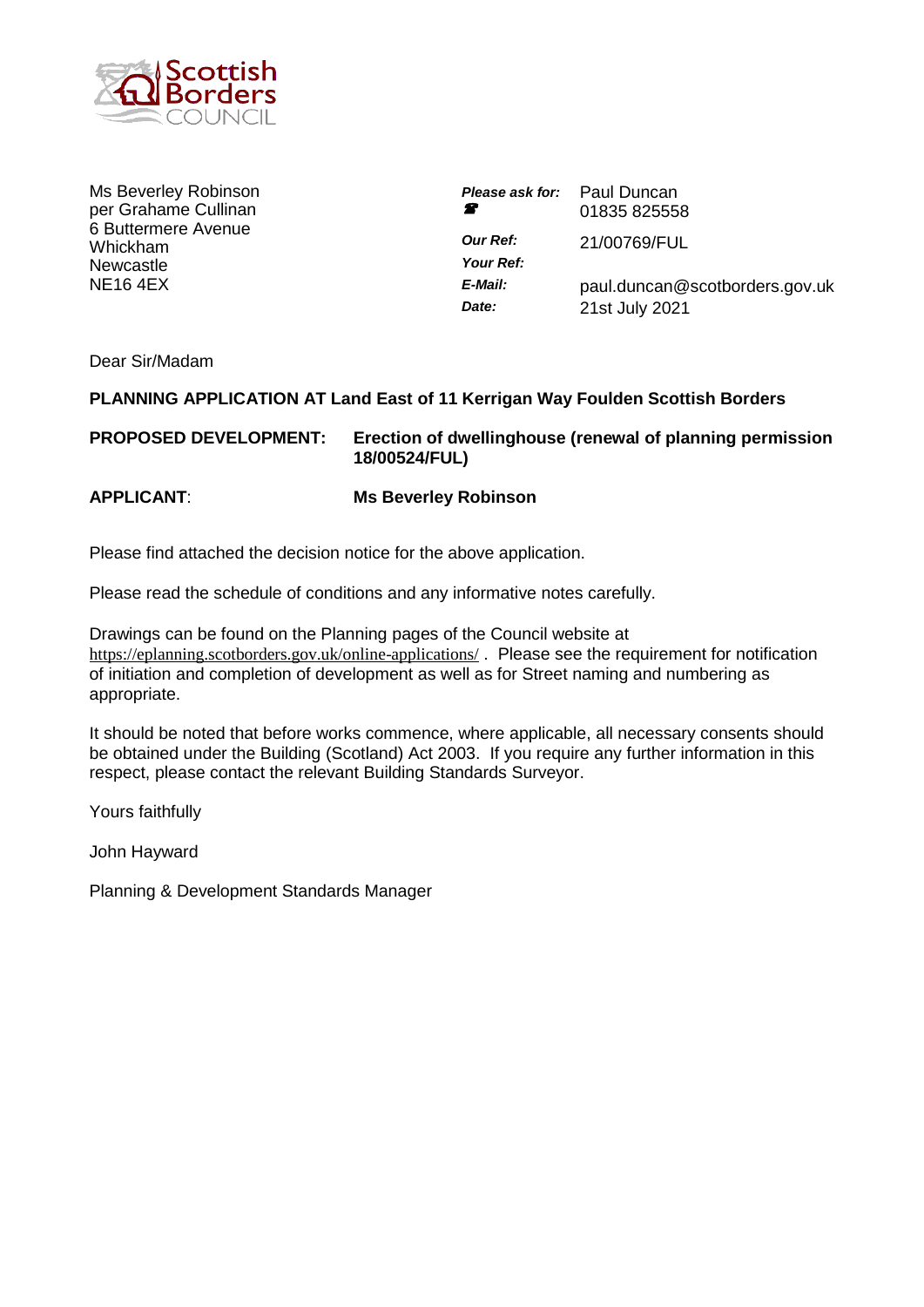

#### **TOWN AND COUNTRY PLANNING (SCOTLAND) ACT 1997 (as amended)**

### **Town and Country Planning (Development Management Procedure) (Scotland) Regulations 2013**

#### **Application for Planning Permission Reference : 21/00769/FUL**

#### **To : Ms Beverley Robinson per Grahame Cullinan 6 Buttermere Avenue Whickham Newcastle NE16 4EX**

With reference to your application validated on **27th May 2021** for planning permission under the Town and Country Planning (Scotland) Act 1997 (as amended) for the following development :-

# **Proposal : Erection of dwellinghouse (renewal of planning permission 18/00524/FUL)**

# **at : Land East of 11 Kerrigan Way Foulden Scottish Borders**

The Scottish Borders Council hereby **grant planning permission** in accordance with the approved plan(s) and the particulars given in the application and in accordance with Section 58 of the Town and Country Planning (Scotland) Act 1997 (as amended), subject to the following direction:

• That the development to which this permission relates must be commenced within three years of the date of this permission.

And subject to the conditions on the attached schedule imposed by the Council for the reasons stated

**Dated 20th July 2021 Planning and Regulatory Services Environment and Infrastructure Council Headquarters Newtown St Boswells MELROSE TD6 0SA**

> **John Hayward Planning & Development Standards Manager**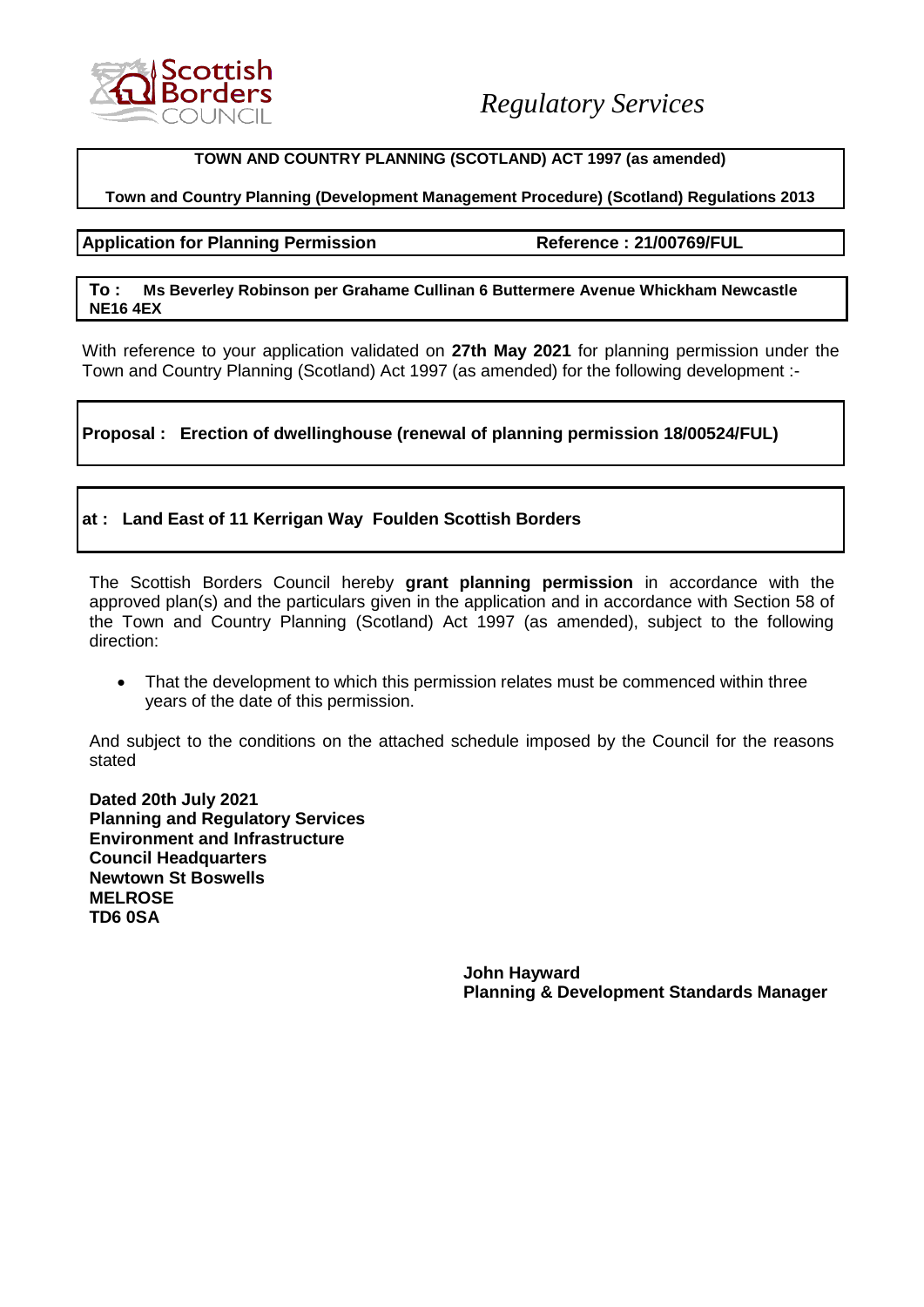

#### **APPLICATION REFERENCE : 21/00769/FUL**

**Schedule of Plans and Drawings Approved:**

| <b>Plan Ref</b> | <b>Plan Type</b>            | <b>Plan Status</b><br>Approved |
|-----------------|-----------------------------|--------------------------------|
|                 | Location Plan               |                                |
|                 | <b>Proposed Site Plan</b>   | Approved                       |
|                 | Proposed Plans & Elevations | Approved                       |

#### **REASON FOR DECISION**

Subject to compliance with the schedule of conditions, the development will accord with the relevant provisions of the Local Development Plan 2016 and there are no material considerations that would justify a departure from these provisions.

#### **SCHEDULE OF CONDITIONS**

- 1 The development hereby permitted shall not be carried out otherwise than in complete accordance with the plans and specifications approved by the Planning Authority. Reason: To ensure that the development is carried out in accordance with the approved details.
- 2 Notwithstanding the description of the materials in the application, no development shall be commenced until precise details of the materials to be used in all external areas of the development have been submitted to and approved in writing by the Planning Authority, and thereafter no development shall take place except in strict accordance with those details.

Reason: The materials require further consideration to ensure a satisfactory form of development, which contributes appropriately to its setting.

3 Before any part of the development hereby permitted is commenced detailed drawings showing which trees are to be retained on the site shall be submitted to, and be approved in writing by the Planning Authority, and none of the trees so shown shall be felled, thinned, lopped, topped, lifted or disturbed without the prior written consent of the Planning Authority.

Reason: To enable the proper effective assimilation of the development into its wider surroundings, and to ensure that those existing tree(s) representing an important visual feature are retained and maintained.

4 Before any part of the development hereby approved is commenced, the trees to be retained on the site shall be protected by a protective barrier to a standard and format compliant with BS 5837 2012, placed at a minimum radius of one metre beyond the crown spread of the tree, and the fencing shall be removed only when the development has been completed. During the period of construction of the development:

(a) No excavations, site works, trenches or channels shall be cut, or pipes or services laid in such a way as to cause damage or injury to the trees by interference with their root structure;

(b) No fires shall be lit within the spread of the branches of the trees;

(c) No materials or equipment shall be stored within the spread of the branches of the trees;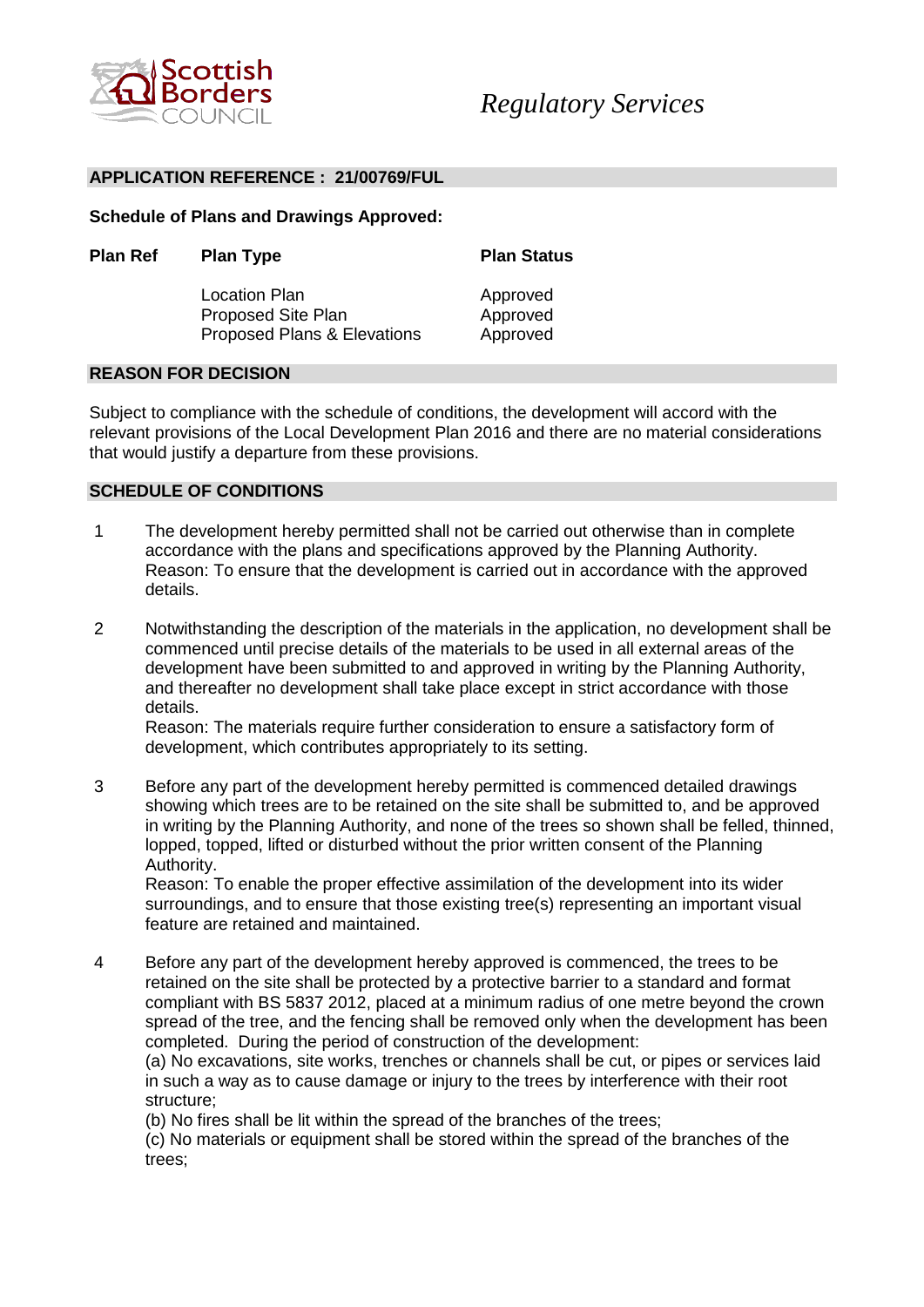

# *Regulatory Services*

(d) Any accidental damage to the trees shall be cleared back to undamaged wood and be treated with a preservative if appropriate; and

(e) Ground levels within the spread of the branches of the trees shall not be raised or lowered in relation to the existing ground level, or trenches excavated except in accordance with details shown on the approved plans.

Reason: In the interests of preserving the health and vitality of existing trees adjacent to the development site, the loss of which would have an adverse effect on privacy of the neighbouring property.

- 5 Prior to the commencement of development, a scheme of details for hard and soft landscaping and boundary treatments shall be submitted to and approved in writing by the Planning Authority. The scheme of details shall include:
	- 1. A site plan showing details of proposed hard and soft landscaping and boundary planting/ fencing/ walling;
	- 2. A plant/ tree/ shrub schedule including sizes, species and numbers;
	- 3. Details of boundary fence/ wall materials and heights;
	- 4. Details of hardstanding materials.
	- 5. Details of planting maintenance.

Thereafter, the development shall be carried out wholly in accordance with the agreed scheme of details and all agreed planting shall be carried out by the end of the first planting season following the occupation of the dwellinghouse hereby approved, unless otherwise agreed in writing by the Planning Authority, and maintainted thereafter in accordance with the agreed maintenance measures.

Reason: To ensure satisfactory form, layout and assimilation of the development.

6 No drainage system other than the public mains sewer shall be used to service the property without the written consent of the Planning Authority. Prior to the occupation of the dwellinghouse hereby approved the property shall be connected to the public mains sewer.

Reason: To ensure that the development does not have a detrimental effect on public health.

7 No development shall commence until a revised east elevation drawing with an amended pattern of the living room windows has been submitted to and agreed in writing by the Planning Authority. Thereafter, notwithstanding the drawings hereby approved, the development shall be carried out wholly in accordance with the agreed revised east elevation drawing.

Reason: To ensure a satisfactory form of development, appropriate to its setting.

- 8 No development shall commence during the breeding bird season (March to August), unless in accordance with a Species Protection Plan for birds that has first been approved in writing by the Planning Authority. The SPP shall include provision for mitigation including supplementary surveys and no development areas if breeding birds are found. Reason: To protect breeding birds during the construction phase of the development.
- 9 Prior to the occupation of the dwellinghouse hereby approved, two parking spaces, not including any garage space, shall be provided within the site. Thereafter, the two parking spaces shall be retained in perpetuity. Reason : To ensure there is satisfactory off street parking for the property.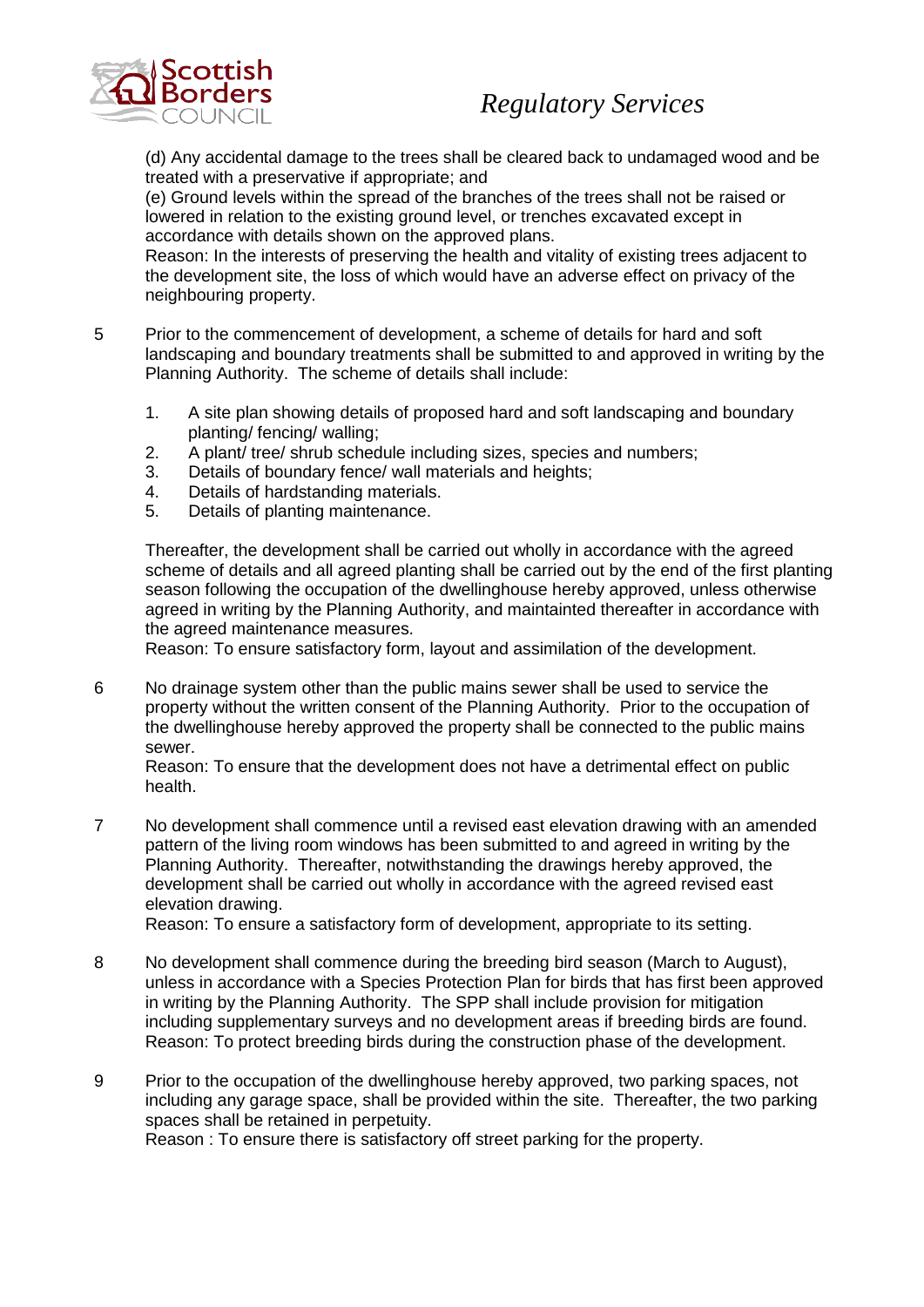

- 10 The first two metres of the verge crossing shall be formed to a specification that has been agreed by the Planning Authority. Reason : To ensure the site is served by an appropriate vehicular access.
- 11 No development shall commence until a scheme of details for the re-location of the existing lighting column outwith the driveway (including a timetable for completion) has been submitted to, and agreed in writing by the Planning Authority. Thereafter, the development shall require to be carried out in accordance with the agreed scheme of details. Reason : To ensure this existing public road is properly lit.
- 12 A public water supply connection shall be functional prior to the occupancy of the dwellinghouse hereby approved, unless otherwise agreed by the Planning Authority, and no other water supply arrangements shall be used thereafter without the written agreement of the Planning Authority.

Reason: To ensure that the development is adequately serviced with a sufficient supply of wholesome water.

# **FOR THE INFORMATION OF THE APPLICANT**

It should be noted that:

- 1 In the event that badgers and their setts are found during construction, work should stop immediately and SNH 01463 725 364 or a licenced badger ecologist should be contacted. Any works should then be carried out in accordance with SNH's or the licenced ecologist's advice and any licensing requirements as appropriate. .Further details can be found at https://www.nature.scot/professional-advice/safeguarding-protected-areas-andspecies/protected-species/protected-species-z-guide/protected-species-badgers
- 2 With respect to condition 3, the following British Standards should be referred to:

a) BS: 3998:2010 Tree work - Recommendations b) BS: 5837 (2012) Trees in relation to demolition, design and construction - Recommendations

3 With respect to condition 10 the following verge crossing specification is hereby agreed: 75mm of 40mm size single course bituminous layer blinded with bituminous grit all to BS 4987 laid on 375mm of 100mm broken stone bottoming blinded with sub-base, type 1.

Any variation from this specification will require the prior written approval of the Planning Authority.

It should be borne in mind that only contractors first approved by the Council may work within the public road boundary.

4 The Council's Flood Risk Service advises as follows:

The applicant is advised to ensure that any potential surface water run-off from the road towards the property is routed away from their front and back by installing appropriate boundary drainage.

N.B: This permission does not include any consent, approval or licence necessary for the proposed development under the building regulations or any other statutory enactment and the development should not be commenced until all consents are obtained.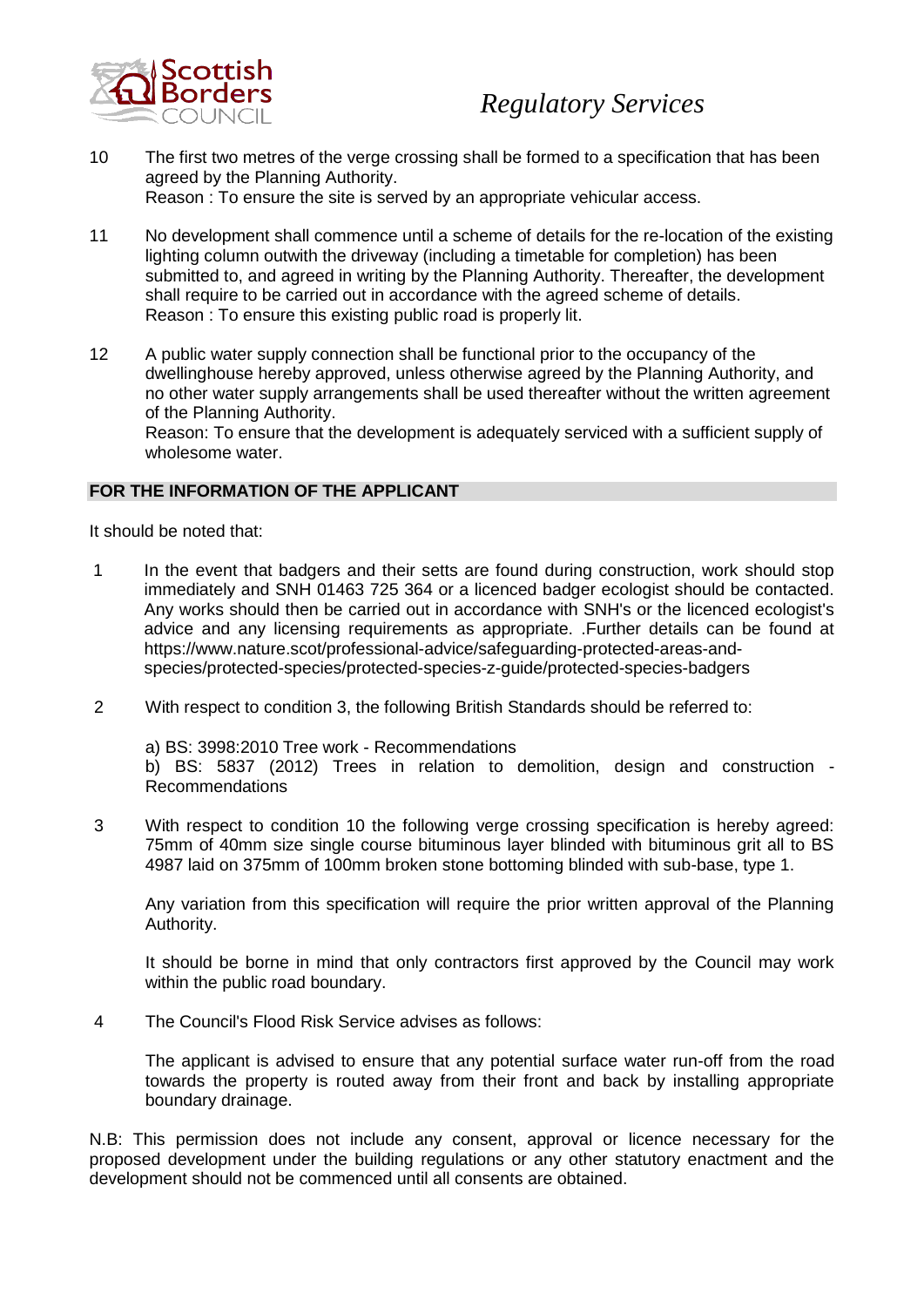

Under The Control of Pollution Act 1974, the Council recommends the following hours for noisy construction-related work:

Monday-Friday 0700-1900

Saturday 0800-1300

Sunday and Public Holidays - no permitted work (except by prior agreement with the Council)

Contractors will be expected to adhere to the measures contained in BS 5228:2009 "Code of Practice for Noise and Vibration Control on Construction and Open Sites".

For more information or to make a request to carry out works outside the above hours, please contact an Environmental Health Officer at the Council.

# **Notice of Initiation of Development**

Section 27 of the Town and Country Planning (Scotland) Act 1997 (as amended) requires that any person who has been granted planning permission (including planning permission in principle) and intends to start development must, once they have decided the date they will start work on the development, inform the planning authority of that date as soon as is practicable. A form is available on the Council's website for this purpose.

# **Notice of Completion of Development**

Section 27B of the Town and Country Planning (Scotland) Act 1997 (as amended) requires that any person who completes a development for which planning permission (including planning permission in principle) has been given must, as soon as practicable after doing so, give notice of completion to the planning authority.

When planning permission is granted for phased development then under section 27B(2) the permission is to be granted subject to a condition that as soon as practicable after each phase, other than the last, is completed, the person carrying out the development is to give notice of that completion to the planning authority.

In advance of carrying out any works it is recommended that you contact Utility Bodies whose equipment or apparatus may be affected by any works you undertake. Contacts include:

Transco, Susiephone Department, 95 Kilbirnie Street, Glasgow, G5 8JD

Scottish Power, Riccarton Mains Road, Currie, Edinburgh, EH14 5AA

Scottish Water, Developer Services, 419 Balmore Road, Possilpark, Glasgow G22 6NU

British Telecom, National Notice Handling Centre, PP404B Telecom House, Trinity Street, Stoke on Trent, ST1 5ND

Scottish Borders Council, Street Lighting Section, Council HQ, Newtown St Boswells, Melrose, TD6 0SA

Cable & Wireless, 1 Dove Wynd, Strathclyde Business Park, Bellshill, ML4 3AL

BP Chemicals Ltd, PO Box 21, Bo'ness Road, Grangemouth, FK2 9XH

THUS, Susiephone Department, 4<sup>th</sup> Floor, 75 Waterloo Street. Glasgow. G2 7BD Susiephone System – **0800 800 333**

If you are in a Coal Authority Area (Carlops or Newcastleton), please contact the Coal Authority at the following address: The Coal Authority 200 Lichfield Lane, Berry Hill, Mansfield, Nottinghamshire NG18 4RG.